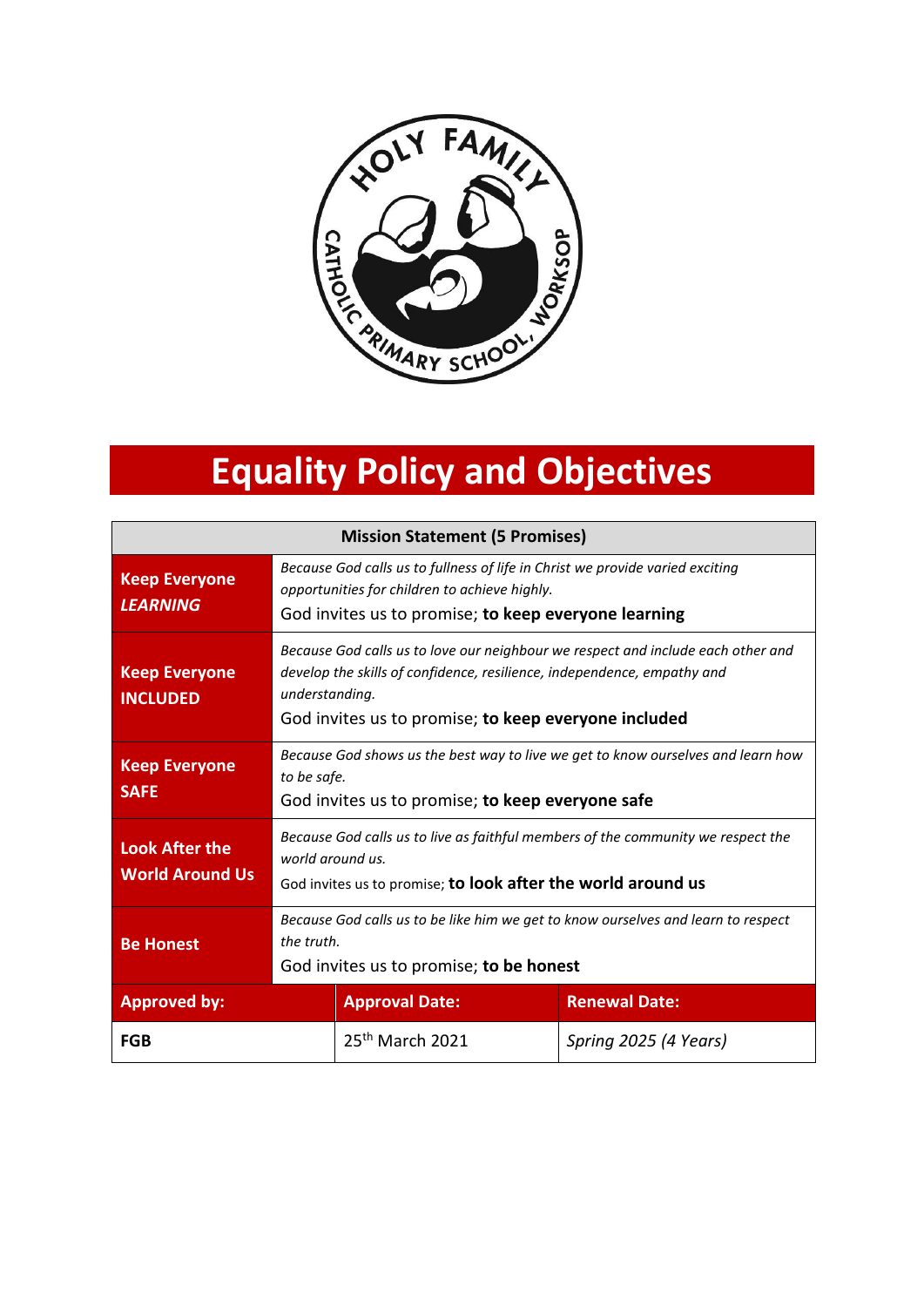# **Legal Duties**

As a school we welcome our duties under the Equality Act 2010. The general duties are to:

- eliminate discrimination,
- advance equality of opportunity
- foster good relations

We understand the principal of the act and the work needed to ensure that those with protected characteristics are not discriminated against and are given equality of opportunity.

A protected characteristic under the act covers the groups listed below:

- age (for employees not for service provision),
- **•** disability
- race
- sex (including issues of transgender)
- gender reassignment
- maternity and pregnancy
- religion and belief.
- sexual orientation
- Marriage and Civil Partnership (for employees)

In order to meet our general duties, listed above, the law requires us to carry out some specific duties to demonstrate how we meet the general duties. These are to:

- Publish Equality Information to demonstrate compliance with the general duty across its functions (**We will not publish any information that can specifically identify any individual)**
- Prepare and publish equality objectives which we will review on an annual basis
- Consult all our stakeholders in the development of our equality objectives and report on progress against our objectives on an annual basis

In order to do this effectively we will collect data related to the protected characteristics above and analyse this data to determine our focus for our equality objectives. The data will be assessed across our core provisions as a school, but we will also analyse available data relating to the context of our local community, including hate crime data and demographic information. In relation to school provision we will pay particular attention to the following functions:

- Admissions
- Attendance
- Attainment
- Exclusions
- Prejudice related incidents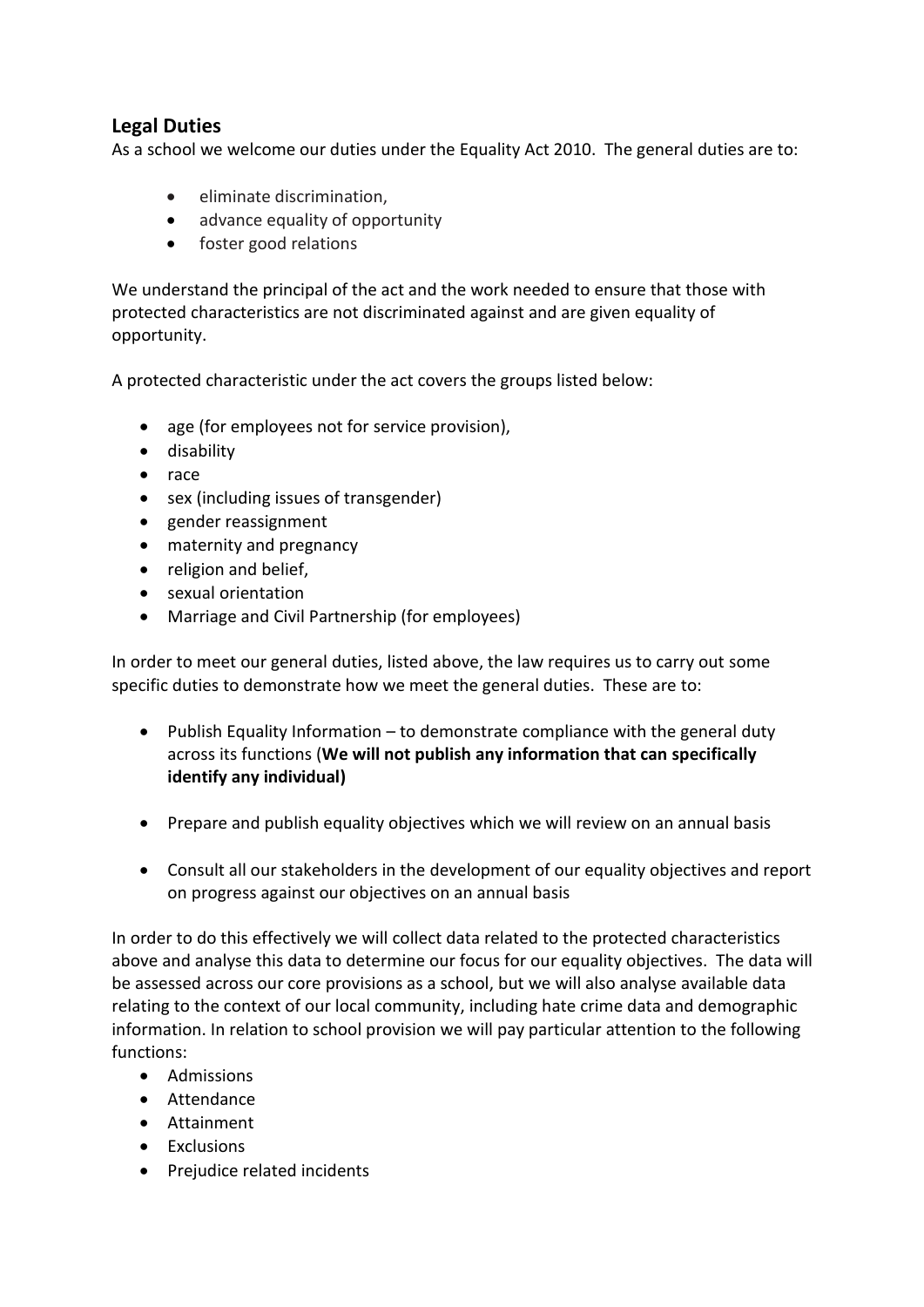Our objectives will detail how we will ensure equality is applied to the services listed above however where we find evidence that other functions have a significant impact on any particular group we will include work in this area.

We also recognise that our work on equality is central to the successful promotion of fundamental British values, especially in relation to the values of respect and tolerance and the rule of law. We will therefore ensure that our curriculum helps to prepare pupils for life in modern Britain and that we work proactively to address all forms of prejudice and discrimination, including derogatory and discriminatory language.

We recognise that these duties reflect international human rights standards as expressed in the UN Convention on the Rights of the Child, the UN Convention on the Rights of People with Disabilities, and the Human Rights Act 1998.

In fulfilling our legal obligations we will:

- Recognise and respect diversity
- Foster positive attitudes and relationships, and a shared sense of belonging
- Observe good equalities practice, including staff recruitment, retention and development
- Aim to reduce and remove existing inequalities and barriers
- Consult and involve widely
- Strive to ensure that society will benefit

## **Our Mission Statement**

These mission promises were developed in consultation with all stakeholders in school and were formed from the Catechism of the Catholic Church, The Virtues, British Values and the Core Curriculum. In line with the equality act they aim to ensure all members of the school community feel valued and respected.

*Because God calls us to fullness of life in Christ we provide varied exciting opportunities for children to achieve highly.* 

God invites us to promise; **to keep everyone learning**

*Because God calls us to love our neighbour we respect and include each other and develop the skills of confidence, resilience, independence, empathy and understanding.*

God invites us to promise; **to keep everyone included**

*Because God shows us the best way to live we get to know ourselves and learn how to be safe.*

## God invites us to promise; **to keep everyone safe**

*Because God calls us to live as faithful members of the community we respect the world around us.* God invites us to promise; **to look after the world around us**

*Because God calls us to be like him we get to know ourselves and learn to respect the truth.*

God invites us to promise; **to be honest**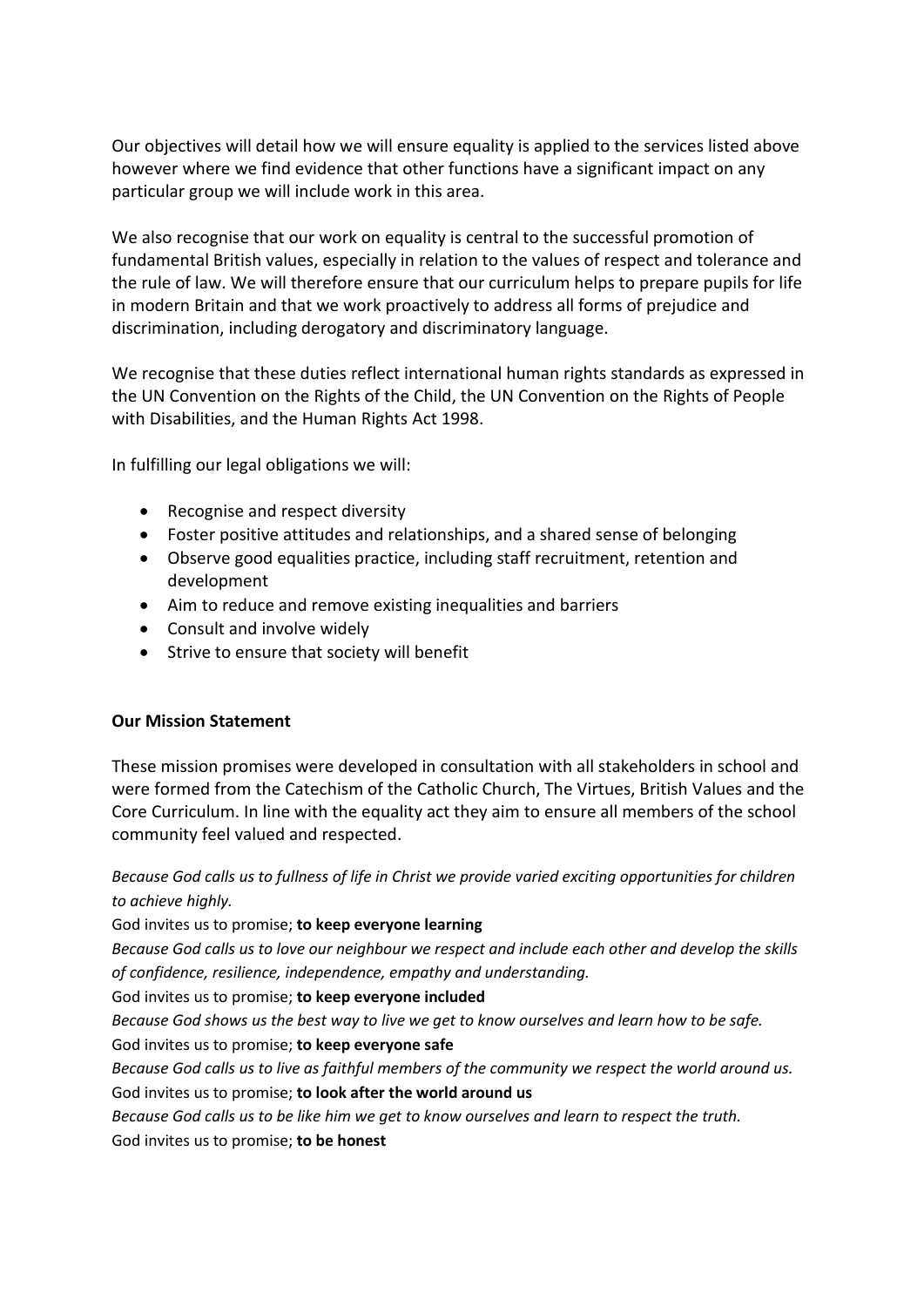## **Addressing Prejudice Related Incidents**

This school is opposed to all forms of prejudice and we recognise that children and young people who experience any form of prejudice related discrimination may fair less well in the education system. We provide both our pupils and staff with an awareness of the impact of prejudice in order to prevent any incidents. If incidents still occur we address them immediately and seek support from the Local Authority.

# **Responsibility**

We believe that promoting Equality is the whole school's responsibility:

| <b>School Community</b>   | <b>Responsibility</b>                                                                                                                                                                                                                                                                                                                                                                                                                                                                  |
|---------------------------|----------------------------------------------------------------------------------------------------------------------------------------------------------------------------------------------------------------------------------------------------------------------------------------------------------------------------------------------------------------------------------------------------------------------------------------------------------------------------------------|
| Governing Body            | Involving and engaging the whole school community in identifying and<br>understanding equality barriers and in the setting of objectives to address these.<br>Monitoring progress towards achieving equality objectives. Publishing data and<br>publishing equality objectives. Ensuring that staff have access to appropriate<br>training and resources.                                                                                                                              |
| <b>Head Teacher</b>       | As above including:<br>Promoting key messages to staff, parents and pupils about equality and what is<br>expected of them and can be expected from the school in carrying out its day to<br>day duties. Ensuring that all school community receives adequate training to meet<br>the need of delivering equality, including pupil awareness. Ensure that all staff are<br>aware of their responsibility to record report, and respond appropriately to<br>prejudice related incidents. |
| Senior Leadership<br>Team | To support the Head as above<br>Ensure fair treatment and access to services and opportunities. Ensure that all staff<br>are aware of their responsibility to record, report and respond appropriately to<br>prejudice related incidents.                                                                                                                                                                                                                                              |
| <b>Teaching Staff</b>     | Help in delivering the right outcomes for pupils.<br>Uphold the commitment made to pupils and parents/carers on how they can be<br>expected to be treated.<br>Design and deliver an inclusive curriculum.<br>Ensure that you are aware of your responsibility to record, report and respond<br>appropriately to prejudice related incidents.                                                                                                                                           |
| Non-Teaching Staff        | Support the school and the governing body in delivering a fair and equitable service<br>to all stakeholders.<br>Uphold the commitment made by the head teacher/principal on how pupils and<br>parents/carers can be expected to be treated.<br>Support colleagues within the school community.<br>Ensure that you are aware of your responsibility to record, report and respond<br>appropriately to prejudice related incidents.                                                      |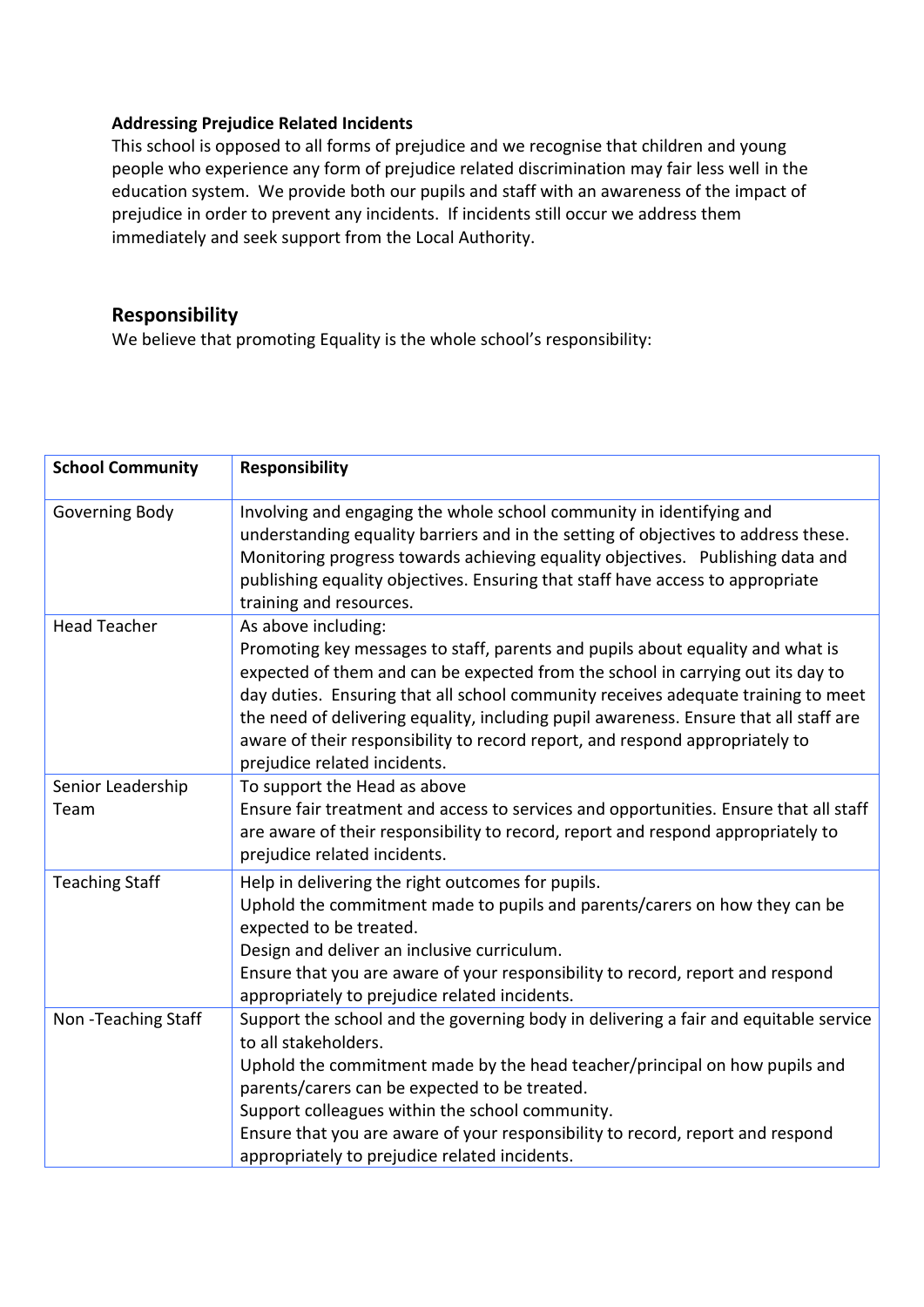| Parents/Carers                    | Take an active part in identifying barriers for the school community and in<br>informing the governing body of actions that can be taken to eradicate these.<br>Take an active role in supporting and challenging the school to achieve the<br>commitment given to the school community in tackling inequality and achieving<br>equality of opportunity for all. |
|-----------------------------------|------------------------------------------------------------------------------------------------------------------------------------------------------------------------------------------------------------------------------------------------------------------------------------------------------------------------------------------------------------------|
| Pupils                            | Supporting the school to achieve the commitment made to tackling inequality.<br>Uphold the commitment made by the head teacher on how pupils and<br>parents/carers, staff and the wider school community can be expected to be<br>treated.                                                                                                                       |
| Local Community<br><b>Members</b> | Take an active part in identifying barriers for the school community and in<br>informing the governing body of actions that can be taken to eradicate these<br>Take an active role in supporting and challenging the school to achieve the<br>commitment made to the school community in tackling inequality and achieving<br>equality of opportunity for all.   |

**We will ensure that the whole school community is aware of the Equality Policy and our published equality information and equality objectives through the publication on the school website and as part of our newsletters.** 

## **Breaches**

Breaches to this statement will be dealt with in the same ways that breaches of other school policies are dealt with, as determined by the head teacher and governing body.

# **Monitor and Review**

Every year, we will review our objectives in relation to any changes in our school profile. Our objectives will sit in our overall school improvement plan and therefore will be reviewed as part of this process.

Our Objectives can be seen in policy and procedural documentation and are outlined below.

#### **Objective 1:**

#### **At our school all learners are of equal value. (Keep everyone learning.)**

We see all learners and potential learners, and their parents and carers, as of equal value:

- whether or not they are disabled
- whatever their ethnicity, culture, national origin or national status
- whatever their gender and gender identity
- whatever their religious or non-religious affiliation or faith background
- whatever their sexual identity.

#### **Objective 2: We recognise and respect difference. (Keep everyone included.)**

Treating people equally does not necessarily involve treating them all the same. Our policies, procedures and activities must not discriminate but must nevertheless take account of differences of life-experience, outlook and background, and in the kinds of barrier and disadvantage which people may face, in relation to: